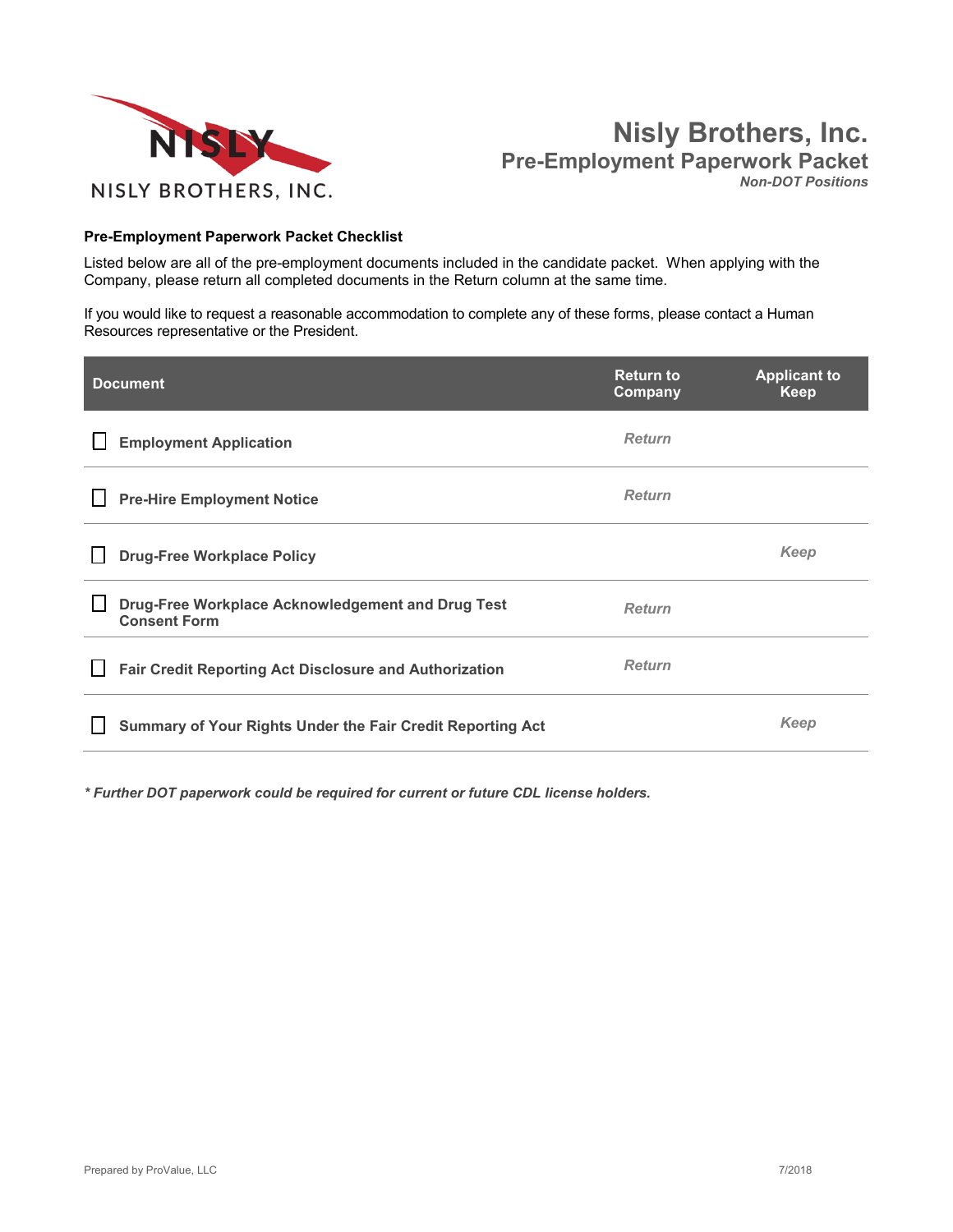

## **Nisly Brothers, Inc. Employment Application**

*Non-DOT Positions*

Nisly Brothers, Inc. ("The Company") is an equal opportunity employer, dedicated to a policy of non-discrimination in employment on any basis including race, creed, color, age, sex, religion, national origin, marital status, physical or mental handicap, arrest record or any other characteristic protected by federal, state and/or local laws. No question on this application is intended to secure information to be used for such discrimination. This application will be given every consideration, but its receipt does not imply that the applicant will be employed. This application will remain effective for a period of thirty (30) days or until the position is filled.

If you would like to request a reasonable accommodation to complete this form, please contact a Human Resources representative.

|                                                               |                       |                                                                                                                        |                                                      |            | <b>Applicant Information</b> |           |                                                                                                                                                                                                                                                                               |                  |           |
|---------------------------------------------------------------|-----------------------|------------------------------------------------------------------------------------------------------------------------|------------------------------------------------------|------------|------------------------------|-----------|-------------------------------------------------------------------------------------------------------------------------------------------------------------------------------------------------------------------------------------------------------------------------------|------------------|-----------|
| Full Name:                                                    |                       |                                                                                                                        |                                                      |            |                              |           |                                                                                                                                                                                                                                                                               | Date:            |           |
|                                                               | Last                  |                                                                                                                        | First                                                |            |                              |           | M.I.                                                                                                                                                                                                                                                                          |                  |           |
| Address:                                                      | <b>Street Address</b> |                                                                                                                        |                                                      |            |                              |           |                                                                                                                                                                                                                                                                               | Apartment/Unit # |           |
|                                                               |                       |                                                                                                                        |                                                      |            |                              |           |                                                                                                                                                                                                                                                                               |                  |           |
|                                                               | City                  |                                                                                                                        |                                                      |            |                              |           | State                                                                                                                                                                                                                                                                         | ZIP Code         |           |
|                                                               |                       |                                                                                                                        |                                                      | Email:     |                              |           |                                                                                                                                                                                                                                                                               |                  |           |
|                                                               |                       | How do you prefer to be contacted regarding your employment application?                                               |                                                      |            |                              |           | □ Phone Call                                                                                                                                                                                                                                                                  | $\Box$ Text      | ∐ Email   |
| Position Desired:                                             |                       | <u> 1989 - Johann Barbara, martin amerikan basal dan berasal dalam basal dalam basal dalam basal dalam basal dala</u>  |                                                      |            |                              |           |                                                                                                                                                                                                                                                                               |                  |           |
| Date Available:                                               |                       | Hourly Rate/Salary Desired:                                                                                            |                                                      |            |                              |           |                                                                                                                                                                                                                                                                               |                  |           |
| Are you presently employed?                                   |                       | $\Box$ YES                                                                                                             |                                                      |            |                              |           | $\Box$ NO If yes, may we contact your employer?                                                                                                                                                                                                                               | $\Gamma$ YES     | $\Box$ No |
|                                                               |                       |                                                                                                                        |                                                      |            |                              |           | If presently employed, why are you considering leaving?                                                                                                                                                                                                                       |                  |           |
| Human Resources before answering the question.<br>$\Box$ YES  | $\Box$ NO             |                                                                                                                        |                                                      |            |                              |           | Are you able to perform the essential functions of the job for which you are applying, with or without a reasonable<br>accommodation? If you have any questions as to what functions are applicable to the position for which you are applying, please ask the interviewer or |                  |           |
| Are you available to work: □ Days                             |                       | $\Box$ Full Time                                                                                                       | $\Box$ Nights<br>$\Box$ Part Time<br>Please explain: |            | $\Box$ Weekends              |           |                                                                                                                                                                                                                                                                               |                  |           |
| How were you referred to the company?                         |                       |                                                                                                                        |                                                      |            |                              |           |                                                                                                                                                                                                                                                                               |                  |           |
|                                                               |                       | Do you have any relatives who work for this company?<br>If yes, please list their name and work location:              |                                                      |            | $\Box$ YES                   | $\Box$ NO |                                                                                                                                                                                                                                                                               |                  |           |
|                                                               |                       | Are you legally eligible to be employed in the United States?<br>Proof of eligibility will be required upon employment |                                                      |            | $\sqcup$ YES                 | $\Box$ NO |                                                                                                                                                                                                                                                                               |                  |           |
| Are you 18 years old or older?<br>Proof of age maybe required |                       | $\Box$ YES                                                                                                             | $\Box$ NO                                            |            |                              |           |                                                                                                                                                                                                                                                                               |                  |           |
|                                                               |                       | Have you ever worked for this company before?                                                                          |                                                      | $\Box$ YES | $\Box$ No                    |           |                                                                                                                                                                                                                                                                               |                  |           |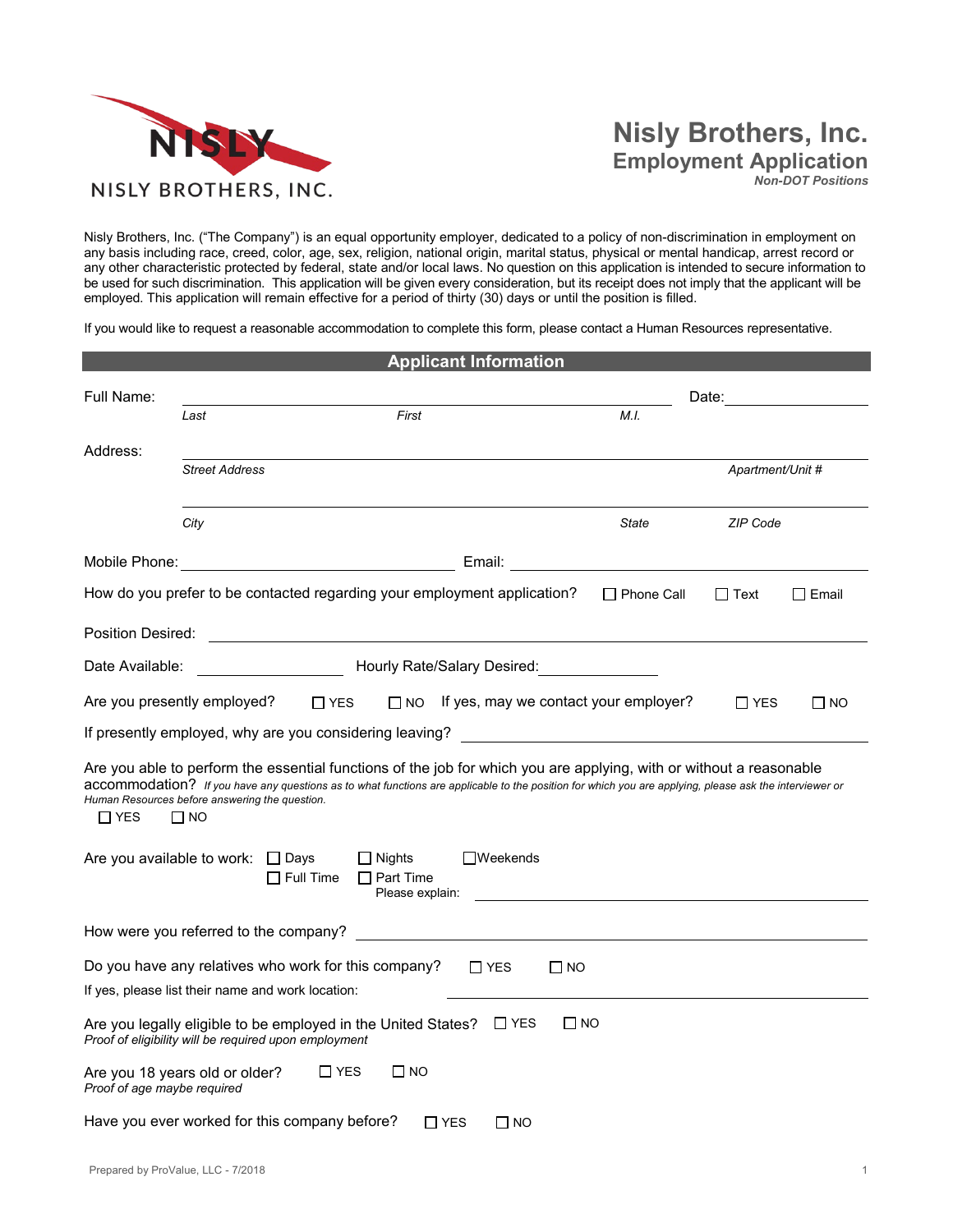| If yes, where? | When?               | Γitle∶ |
|----------------|---------------------|--------|
| Supervisor:    | Reason for leaving: |        |

Have you ever been convicted of a crime? *A "yes" answer will not automatically disqualify you from employment. We will consider the nature and*  date of the offense and the job for which you are applying for job-related purposes only, and only to the extent permitted by applicable law.  $\Box$  YES  $\Box$  NO If yes, explain:

| <b>Education</b>                       |                                |                        |                                     |                                             |  |
|----------------------------------------|--------------------------------|------------------------|-------------------------------------|---------------------------------------------|--|
|                                        | Name and Location<br>of School | <b>Course of Study</b> | <b>Number of years</b><br>completed | <b>Diploma or Degree</b><br><b>Received</b> |  |
| <b>High School</b>                     |                                |                        |                                     |                                             |  |
| <b>College or</b><br><b>University</b> |                                |                        |                                     |                                             |  |
| Trade, Business<br>or other School     |                                |                        |                                     |                                             |  |

Other education, training or special skills:

#### **References**

 $\square$  (initial) I voluntarily consent to allow the company and any of its officers, employees or agents to check my references by contacting any person or entity whom they deem to be an appropriate reference. I understand that these questions may be about my personal or educational background, work experience, character or personality.

*Please list below the name of three persons not related to you, whom you have known for at least one year.*

| Name | <b>Occupation &amp; Company</b> | Relationship & # of years | <b>Phone Number</b> |
|------|---------------------------------|---------------------------|---------------------|
|      |                                 |                           |                     |
|      |                                 |                           |                     |
|      |                                 |                           |                     |
|      |                                 |                           |                     |
|      |                                 |                           |                     |
|      |                                 |                           |                     |
|      |                                 |                           |                     |

#### **Previous Employment**

*Include your last seven (7) years of employment history, including periods of unemployment, starting with the most recent and working backwards in time. Please include military service as work experience.*

| From:       | To: | Company: <u>company:</u>                   |            |           |
|-------------|-----|--------------------------------------------|------------|-----------|
| Job Title:  |     | Reason for leaving:                        |            |           |
| Address:    |     | Phone:                                     |            |           |
| Duties:     |     | Leaving Salary:<br><u> Leaving Salary:</u> |            |           |
| Supervisor: |     | May we contact?                            | $\Box$ YES | $\Box$ NO |
|             |     |                                            |            |           |
| From:       | To: | Company: <u>company: company: company:</u> |            |           |
| Job Title:  |     | Reason for leaving:                        |            |           |
| Address:    |     | Phone:                                     |            |           |
| Duties:     |     | Leaving Salary:                            |            |           |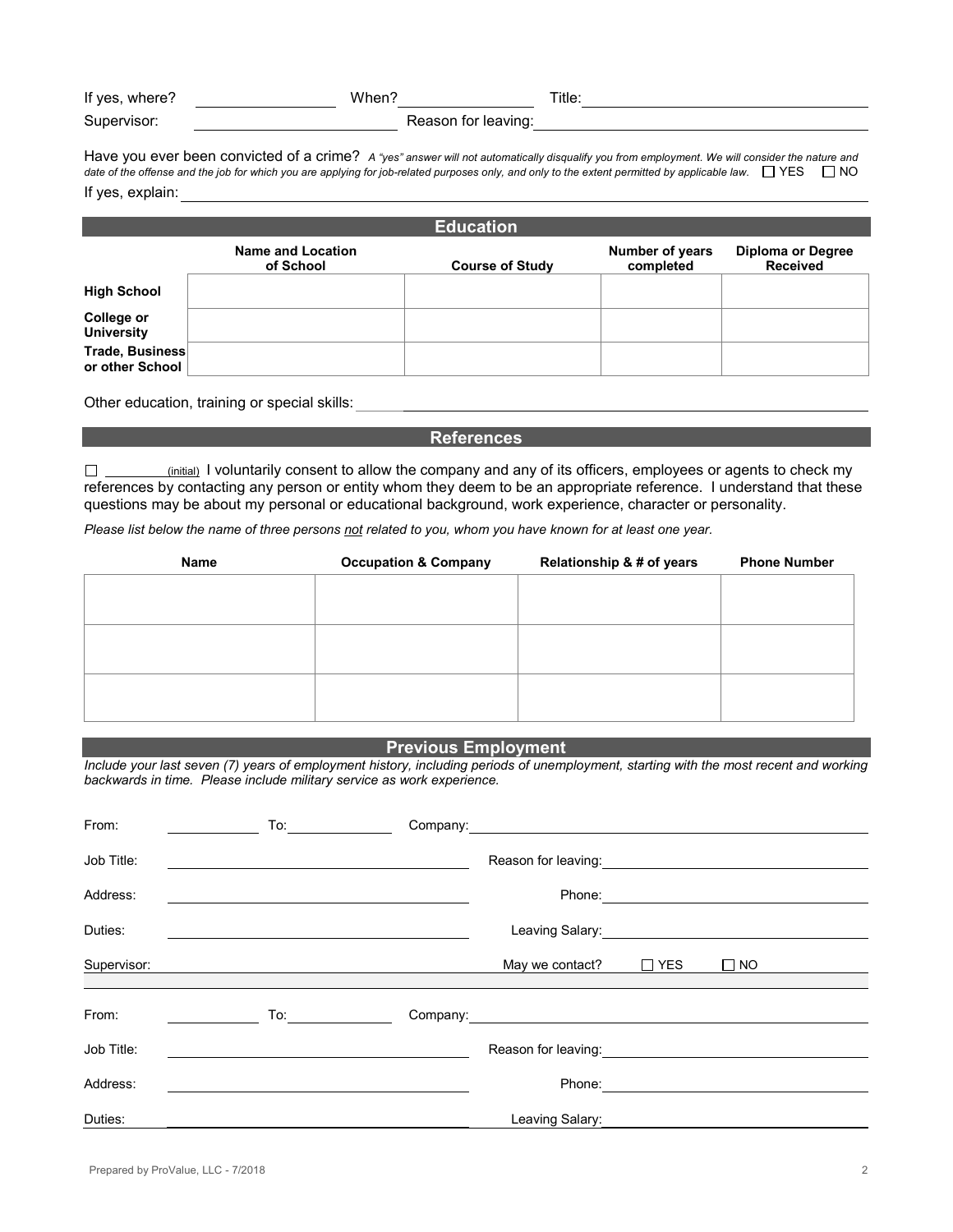| Supervisor: | <u> 1980 - Johann John Stone, markin sanadi kanalisi samani yang berlandar personal dan berlandar samani dan seb</u> | May we contact?                                                                                                                                                                                                                      | $\Box$ YES | $\square$ NO |  |
|-------------|----------------------------------------------------------------------------------------------------------------------|--------------------------------------------------------------------------------------------------------------------------------------------------------------------------------------------------------------------------------------|------------|--------------|--|
| From:       |                                                                                                                      | Company: <u>company:</u>                                                                                                                                                                                                             |            |              |  |
| Job Title:  | <u> 1980 - Johann Barbara, martxa alemaniar amerikan a</u>                                                           |                                                                                                                                                                                                                                      |            |              |  |
| Address:    |                                                                                                                      |                                                                                                                                                                                                                                      |            |              |  |
| Duties:     |                                                                                                                      |                                                                                                                                                                                                                                      |            |              |  |
| Supervisor: | <u> 1989 - Johann John Stone, Amerikaansk politiker († 1908)</u>                                                     | May we contact? $\Box$ YES                                                                                                                                                                                                           |            | $\square$ NO |  |
| From:       | <u> 1999 - Jan Barat III, prima prima prima prima prima prima prima prima prima prima prima prima prima prima pr</u> |                                                                                                                                                                                                                                      |            |              |  |
| Job Title:  | <u> 1989 - Johann Barbara, martin amerikan personal (</u>                                                            | Reason for leaving: <u>contained and the set of the set of the set of the set of the set of the set of the set of the set of the set of the set of the set of the set of the set of the set of the set of the set of the set of </u> |            |              |  |
| Address:    | <u> 1980 - Johann John Stone, markin fizik eta idazlearia (h. 1980).</u>                                             |                                                                                                                                                                                                                                      |            |              |  |
| Duties:     |                                                                                                                      | Leaving Salary:                                                                                                                                                                                                                      |            |              |  |
| Supervisor: |                                                                                                                      | May we contact?                                                                                                                                                                                                                      | $\Box$ YES | $\square$ NO |  |
|             |                                                                                                                      |                                                                                                                                                                                                                                      |            |              |  |

#### **Disclaimer and Signature**

I certify that the foregoing statements are true and correct. I authorize the Company to make investigation of my personal or employment history and authorize any present/former employer, person, firm, corporation, credit agency or government agency to give the Company any information they may have regarding me and I release the Company and all providers of information from any liability as a result of furnishing and receiving this information. I understand that failure to reveal any omission or misleading information by me can result in disqualification for employment consideration or, if hired, may be grounds for termination from the Company.

I further agree that, if employed, I will conform my conduct to the Company's rules, regulations and personnel policies. I understand that no personnel recruiter, interviewer or other representative other than an officer of the Company has authority to enter into any agreement for employment for any specified period of time and that any employment manuals or handbooks that may be distributed to me during the course of my employment shall not be construed as a contract. I further understand that nothing contained in this application or the granting of an interview creates a contract for either employment or providing any benefit, and THAT I HAVE THE RIGHT TO TERMINATE EMPLOYMENT AT ANY TIME AND THAT THE COMPANY HAS THE SAME RIGHT.

Signature: Date: Detection of the contract of the contract of the contract of the contract of the contract of the contract of the contract of the contract of the contract of the contract of the contract of the contract of

| <b>HR USE ONLY</b> |          |  |  |  |
|--------------------|----------|--|--|--|
| Hire Date          | Rate     |  |  |  |
| Title              | Manager  |  |  |  |
| Department         | Location |  |  |  |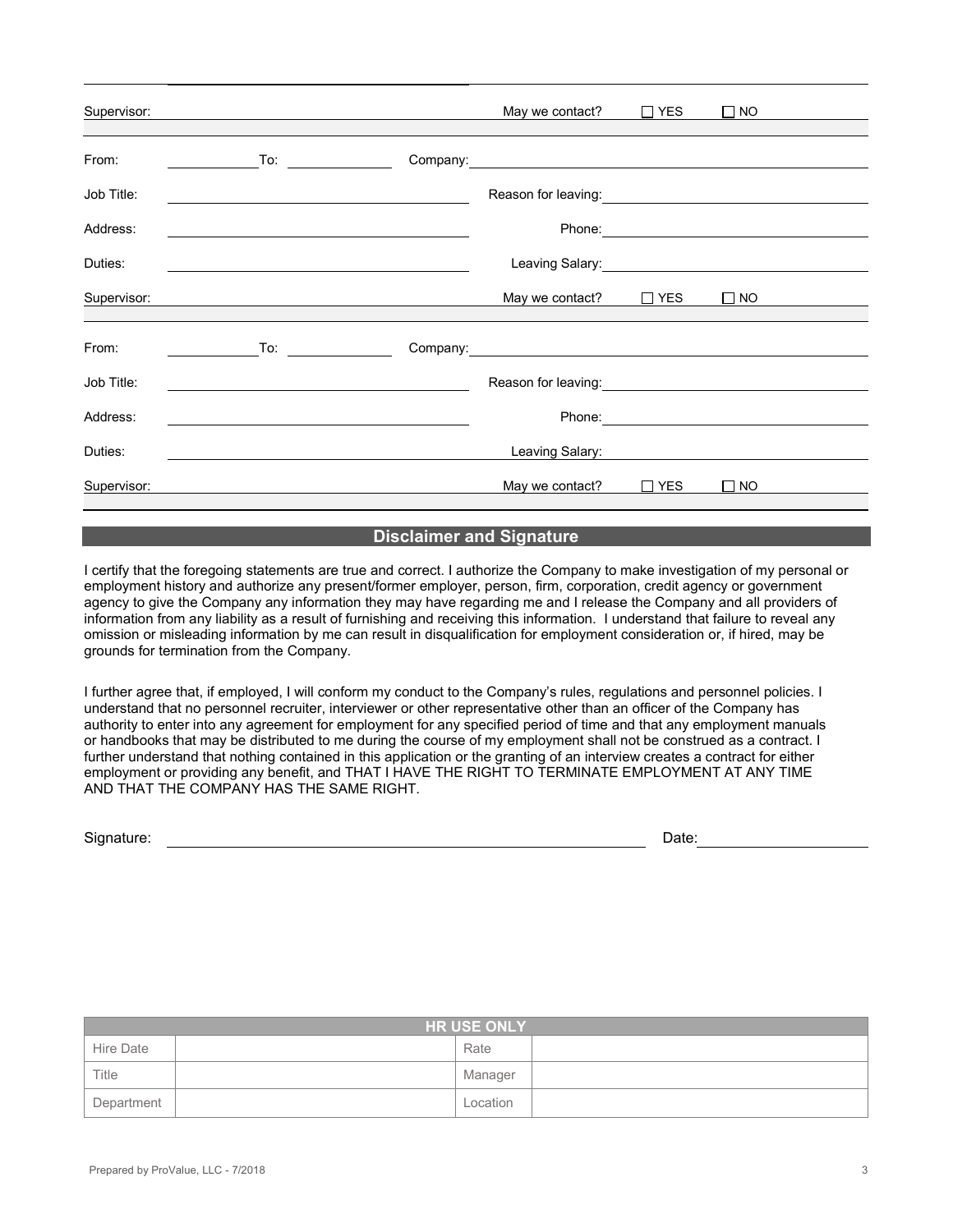### **Nisly Brothers, Inc. Pre-Hire Employment Notice**

Thank you for considering Nisly Brothers, Inc. ("the Company") as a potential employer. Before submitting the Employment Application, we wish to emphasize several points. Please initial next to each statement and sign where indicated to acknowledge your understanding.

\_\_\_\_\_\_\_\_ The Company is an equal employment opportunity employer, which selects the individual it feels is the best mach for the job based upon job-related qualifications, and regardless of race, color, creed, sex, national origin, religion, age, disability, or other protected group status.

The Company recognizes some individuals with disabilities may require reasonable accommodations. If you are disabled or become disabled (meaning you have a mental or physical impairment substantially limiting one or more of the major life activities) and you require a reasonable accommodation, you must contact the General Manager to begin the interactive process. Requests may be made to the General Manager either orally or in writing. All employees and/or applicants requesting an accommodation will receive a written acknowledgement of their request from the General Manager. Applicants and/or employees may also be required to provide additional information as part of the interactive process including but not limited to a medical evaluation, doctor's note, etc.

No applicant is officially considered an employee of the Company until and unless he/she receives a letter, signed by a company official, confirming employment and the conditions of employment. When conditions warrant, other management personnel may be given authorization to confirm employment for a brief, interim period. Should you be hired, any offers made by your supervisors are valid only if they have been approved by the General Manager, in writing.

Employment with the Company is based on the "at will" doctrine, meaning that either the employee or the employer may terminate the employment relationship at any time and for any reason. We hope that we never have to lay off employees. However, we have clearly established that right and will lay off employees if management feels it is best for the company. Additionally, although an employee's rate of compensation may be expressed in a specific time frame (i.e., \$30,000 per year or \$2,000 per month), the term "year" and "month" are not to be construed as a guarantee of employment for that period of time.

The Company has an anti-harassment policy that states that harassment of any kind will not be tolerated in the workplace, and that any and all complaints of harassment will be investigated fully, fairly and quickly, and will be decisively resolved.

Dishonesty in the completion of the employment application will cause it to be considered invalid. Should the dishonesty become known in the future, regardless of how much time has passed, it may be considered grounds for immediate termination.

In an attempt to be fair, the Employment Application is designed to only request information that will help in determining personal identification; job-related skills, qualifications, and abilities; work history and reliability; and education. The first part of the Employment Application is for personal identification only. The questions listed are not intended to ask for information that could be labeled as discriminatory.

\_\_\_\_\_\_\_\_Company management wants to make it clear that only written policies are binding. Regardless of what, and by whom, any employee may be told, only written policies are binding.

If you are offered and accept a position with the Company, you will be required to complete supplemental informational forms, which requests additional information such as your race, sex, etc. This information on the form will not be considered in any employment decisions; it is needed for various record-keeping requirements to state and federal agencies and insurance companies to ensure we are not practicing, or engaging in, discrimination.

The Company reserves the right to have employees submit to a drug test by a designated laboratory, based on cause and/or the occurrence of a workplace accident or incident, should it feel that the test is warranted and necessary. Your continued participation from this point forward gives your consent for such a test.

You will have access to the Employee Handbook at a reasonable time.

\_\_\_\_\_\_\_\_\_\_\_\_\_\_\_\_\_\_\_\_\_\_\_\_\_\_\_\_\_\_\_\_\_\_\_\_\_\_\_\_\_\_\_\_\_\_\_\_\_\_\_\_ \_\_\_\_\_\_\_\_\_\_\_\_\_\_\_\_

\_\_\_\_\_\_\_\_\_\_\_\_\_\_\_\_\_\_\_\_\_\_\_\_\_\_\_\_\_\_\_\_\_\_\_\_\_\_\_\_\_\_\_\_\_\_\_\_\_\_\_\_ \_\_\_\_\_\_\_\_\_\_\_\_\_\_\_\_

By initialing the box next to each of the prior paragraphs, I realize that I am acknowledging my understanding of their content and agree to abide by the spirit and intent of each paragraph.

Applicant's Printed Name **Date 2018** 2019 12:30 Applicant's Printed Name

Applicant's Signature **Date** Date of *Applicant's* Signature Date Date of *Date* Date of *Date*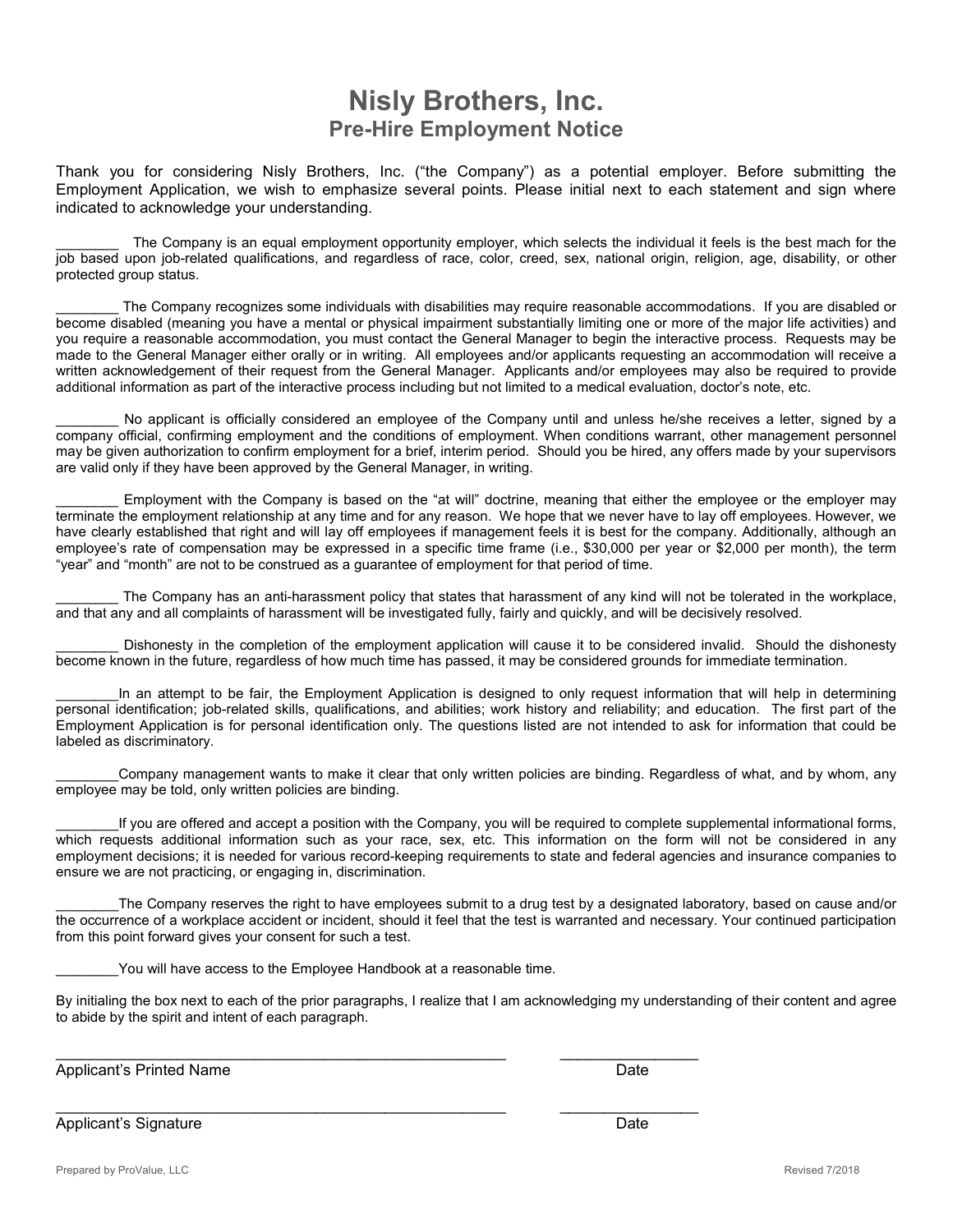## **Nisly Brothers, Inc. Drug-Free Workplace Policy**

**All applicants for employment:** Please read carefully and keep for your records.

Nisly Brothers, Inc. (the "Company") does not tolerate impaired performance due to substance use or abuse by its employees while on the job. The following is a statement of that policy:

The Company strictly prohibits the use, possession, sale, conveyance, distribution, or manufacture of illegal drugs, intoxicants, controlled substances, marijuana, alcohol, and/or drug paraphernalia in any amount or in any manner either in the workplace or on the job.

Adherence to the employer's drug-free workplace policy is a condition of your employment. The employer will take appropriate disciplinary action against any employee found to violate the employer's drug-free workplace requirements, and it is the established policy of the employer that any conduct or performance, in its view, which interferes with or adversely affects employment, including working under the influence of illegal drugs, marijuana, controlled substances or alcohol, or the manufacture, dispensing, distribution, possession or use of illegal drugs, marijuana, controlled substances or alcohol in the workplace is prohibited and is sufficient grounds for disciplinary action ranging from oral or written warnings to suspension or immediate termination of employment, or to satisfactory completion of an approved drug rehabilitation program.

The employer will establish and maintain a drug-free awareness program to inform employees about the dangers of illegal drugs, marijuana, controlled substances and alcohol in the workplace and of the employer's continuing policy of maintaining a drug-free workplace and of the penalties that may be imposed upon employees for violation of such policy.

#### **Pre-Employment Testing**

All candidates who have received an offer of full-time employment will be required to undergo testing for commonlyabused controlled substances.

#### **Random Testing**

The Company may randomly test employees including those in safety sensitive positions for compliance with its drug-free workplace policy. As used in this policy, "random testing" means a method of selection of employees for testing, performed by an outside third party. The selection will result in an equal probability that any employee from a group of employees will be tested. Furthermore, the Company has no discretion to waive the selection of an employee selected by this random selection method.

#### **Reasonable Suspicion**

All employees are subject to testing based upon (but not limited to) observations by the supervision of apparent workplace use, possession or impairment. Human Resources, the Location Manager, or the General Manager shall be consulted before sending an employee for testing. All levels of supervision making this decision must utilize the "Observation Checklist" to document specific observations and behaviors that create a reasonable suspicion that the person is under the influence of illegal drugs, marijuana, controlled substances or alcohol. If the results of the "Observation Checklist" indicate further action is justified, the manager/supervisor should confront the employee with the documentation and with another member of management. *Under no circumstances will the employee be allowed to drive himself or herself to the testing facility. A member of supervision/management must escort the employee; the supervisor/manager will make arrangements for the employee to be transported home.*

#### **Scheduled Periodic Testing**

The Company reserves the right to conduct periodic testing on a regularly scheduled basis for employees in designated departments, classifications or work groups.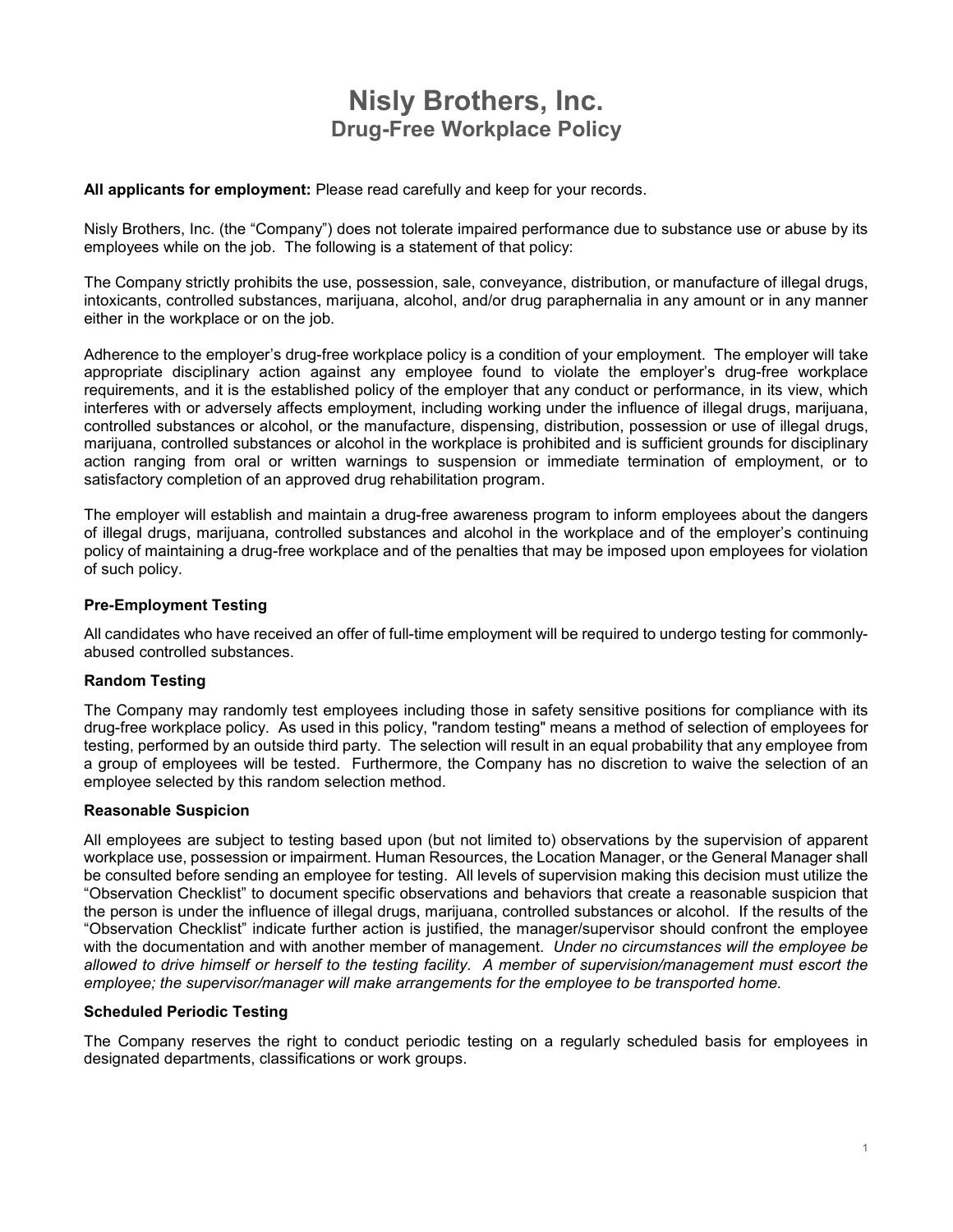#### **Post-Rehabilitation Testing**

Where the employee has had a confirmed positive test result or has been sent to a drug dependency program at the request of the Company; the Company, as a condition of continued employment, will require the taking and passing by the employee of follow-up drug tests during a probationary period within the two year period after the employee's return to work.

#### **Post-Accident Testing**

Employees may be required to submit to a post-accident drug and/or alcohol test in instances when they cause or contribute to accidents that seriously damage equipment and/or property, or results in an injury to themselves or another individual and requires medical attention. In any of these instances, the investigation and subsequent testing must take place within two hours following the accident, if not sooner. Under no circumstances will the employee be allowed to drive himself or herself to the testing facility.

An employee who refuses to consent and submit to a test when requested will be subject to disciplinary action including termination.

#### **Safety Sensitive Positions**

Employees in safety sensitive positions are required to submit to testing to determine the presence of illegal drugs, marijuana, controlled substances or alcohol under the following circumstances:

a. When performing safety sensitive functions, and:

(1) Involved in an on-the-job driving accident that results in injury or death, or

(2) Involved in an on-the-job driving accident that results in a citation to the employee under state or local law for a moving traffic violation arising from the accident and when any vehicle requires towing from the accident scene or any involved person requires treatment away from the accident scene. An employee in such an accident is required to report it as soon as possible to the supervisor.

b. When observed using illegal drugs, marijuana, controlled substances or alcohol while on duty requiring the performance of safety-sensitive functions.

c. When a supervisor, who has previously participated in a program that provides training in the recognition of the physical appearance and behavior of persons under the influence of illegal drugs, marijuana, controlled substances or alcohol, observes an employee exhibiting such appearance and behavior during, just preceding or just after the period of the work day that the employee is performing in the safety-sensitive function.

d. If allowed to return to duty in a safety-sensitive position after a violation of drug or alcohol rules.

e. If allowed to return to duty in a safety-sensitive position and has been identified by a substance abuse professional as needing assistance in resolving problems with drug or alcohol abuse. Such employees will be subject to a minimum of six unannounced follow-up drug or alcohol tests over the first 12 months following his or her return to duty.

An employee who refuses to consent and submit to a test when requested will be subject to disciplinary action including termination pursuant to the Company's discipline and dismissal procedures. Refusal to submit includes failure to provide adequate breath for testing without a valid medical explanation after receiving notice of the requirement for breath testing, failure to provide adequate urine for controlled substances testing without a valid medical explanation after receiving notice of the requirement for urine testing, engaging in conduct that clearly obstructs the testing process and leaving the scene of an on-the-job accident.

#### **Refusal to Undergo Testing**

Any employee who refuses to submit to a test is subject to immediate discharge.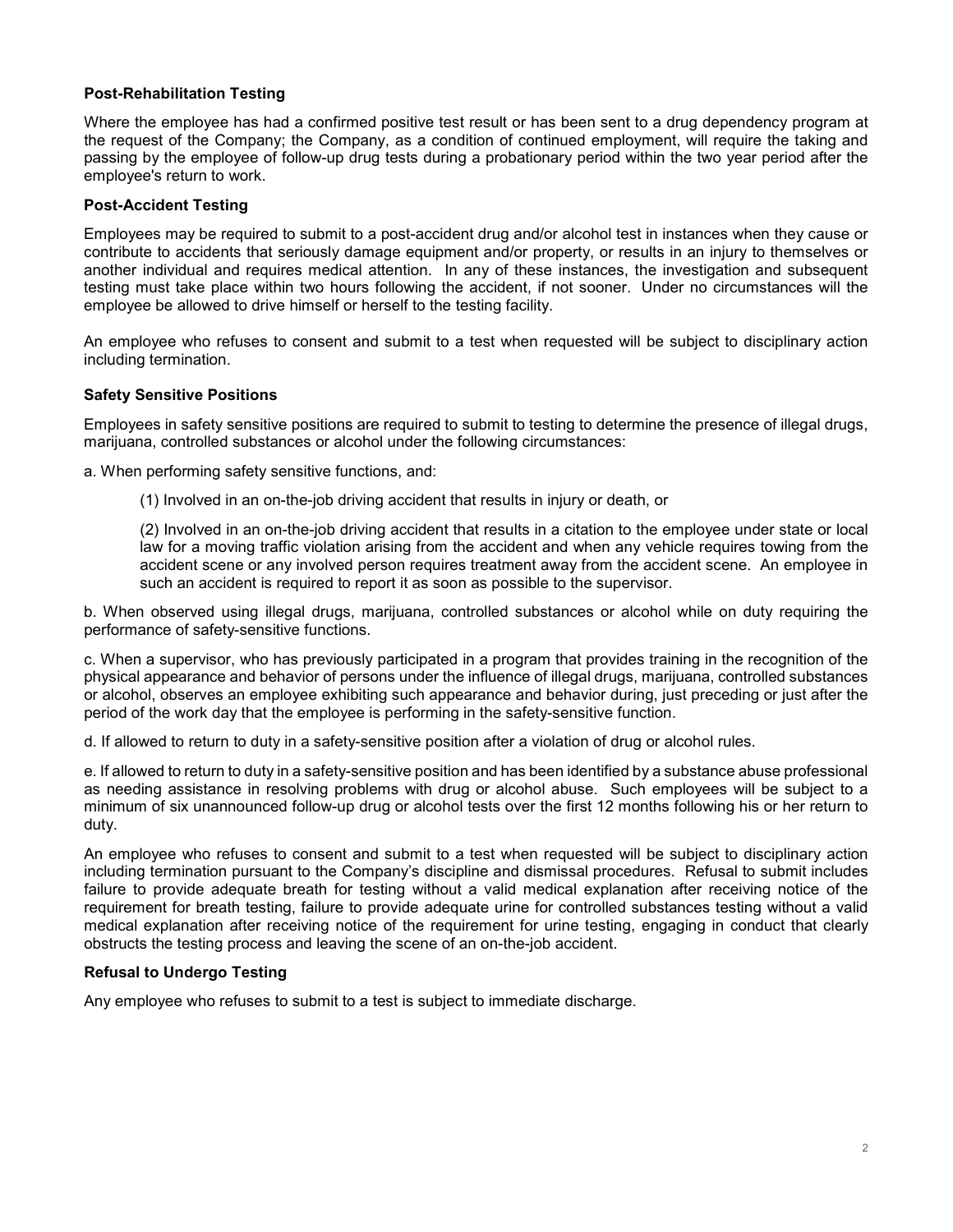### **Nisly Brothers, Inc. Drug-Free Workplace Acknowledgement and Drug Test Consent Form**

I acknowledge the receipt from Nisly Brothers, Inc. ("the Company") of a copy of the DRUG-FREE WORKPLACE POLICY, and state that I have read and understand and agree to abide by the policy.

CONSENT FOR PRE-EMPLOYMENT, RANDOM, REASONABLE SUSPICION, POST-ACCIDENT, SAFETY SENSITIVE, SCHEDULED PERIODIC, OR FOLLOW UP DRUG TEST SCREEN AND RELEASE

I hereby CONSENT to allow the Company and its designated agents and representatives to take a specimen of my hair, urine, or blood and submit it for a pre-employment, random, reasonable suspicion, post-accident, safety sensitive, scheduled periodic or follow up drug test screen. I FURTHER CONSENT to allow the laboratory testing service to make the results of such screen available to the prospective or current employer.

In consideration for such services being rendered on my behalf, I hereby RELEASE the laboratory testing service, its officers, agents, and employees, from any and all claims which I might otherwise have due to such results being made so available. I hereby CONSENT NOT TO FILE ANY ACTION at law or in equity against the Company, the laboratory testing service, their respective officers, agents or employees in connection with the results of such screen being made so available, and I hereby agree to INDEMNIFY and SAVE HARMLESS the Company, the laboratory testing service, their respective officers, agents, and employees from all damages, expenses, reasonable attorney's fees, and costs of court which they or any of them may suffer or incur, jointly or severally, due to the results of such screen being made so available.

The language used in this consent form is not intended to create nor shall it be construed to constitute a contract of employment with any one or all of its employees. All employees shall retain the right to terminate their employment at any time and the Company has the same right.

| Signature of applicant | Date |  |
|------------------------|------|--|
| <b>Print Name</b>      |      |  |
| Social Security Number |      |  |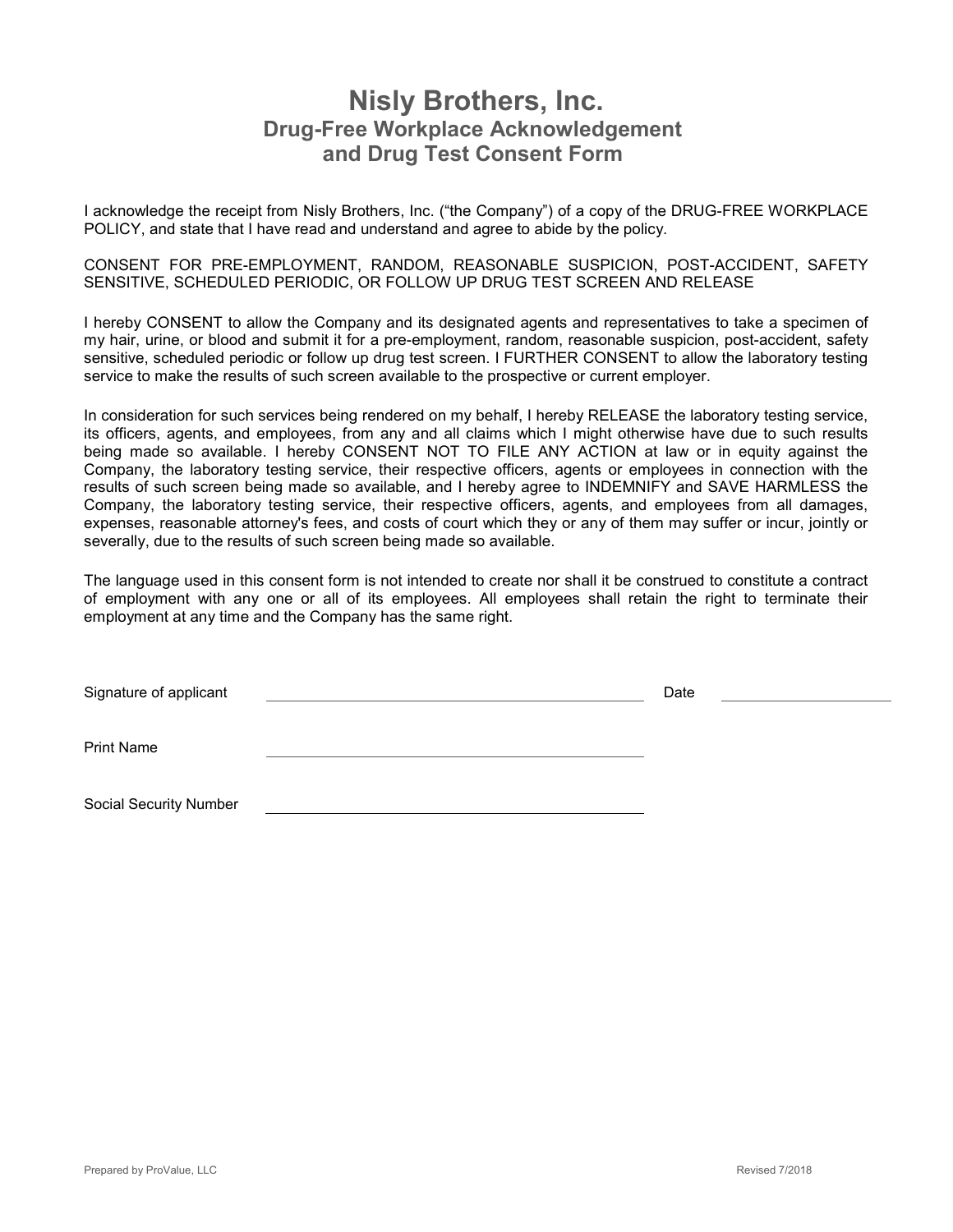# **Nisly Brothers, Inc. FCRA Disclosure and Authorization**

#### **All applicants for employment:** Please read carefully before signing below.

#### DISCLOSURE REGARDING BACKGROUND INVESTIGATION

Nisly Brothers, Inc. ("the Company") is an equal opportunity employer, dedicated to a policy of non-discrimination in employment on any basis including race, creed, color, age, sex, religion, national origin, marital status, physical or mental handicap or arrest record or any other status protected by law. The information provided by the applicant to perform a pre-employment background check is only used for the purpose of identifying the applicant so a check may be performed. By this document, the Company discloses to you that a consumer/investigative report containing information as to your character, general reputation, personal characteristics, prior employment, military record, education, credit worthiness, credit standing, credit capacity character, general reputation, motor vehicle records, personal characteristics, criminal background, and/or mode of living and which can involve personal interviews with sources such as your neighbors, friends, or associates. You have the right, upon written request made within a reasonable time after receipt of this notice, to request disclosure of the nature and scope of any investigative consumer report and a copy of any report about you.

#### ACKNOWLEDGEMENT AND AUTHORIZATION

I acknowledge receipt of the Disclosure Regarding Background Investigation and A Summary of Your Rights Under the Fair Credit Reporting Act and certify that I have read and understand both of these documents.

Pursuant to the federal Fair Credit Reporting Act, I hereby authorize the Company and its designated agents and representatives to conduct a comprehensive review of my background through a consumer report and/or investigative consumer report to be generated for employment, promotion, reassignment or retention as an employee. I understand that the scope of the consumer report/investigative consumer report may include, but is not limited to, the following areas: verification of Social Security Number; current and previous residences; employment history, including all personnel files; education; references; credit history and reports; criminal history, including records from any criminal justice agency in any or all federal, state or county jurisdictions; birth records; motor vehicle records, including traffic citation and registration; and any other public records.

I authorize the Company the complete release of these records or data pertaining to me that an individual, company, firm, corporation or public agency may have. I agree that a photocopy of this authorization can be accepted with the same authority as the original.

**Oklahoma applicants or employees only:** Please check this box if you would like to receive a copy of a consumer report at no charge if one is obtained by the Company.

By signing below, I also acknowledge that pursuant to the federal Fair Credit Reporting Act, if any adverse action is to be taken based upon the consumer report, a copy of the report and a summary of the consumer's rights will be provided to me.

| Last Name:                                       | First Name: | Middle Initial:            |  |
|--------------------------------------------------|-------------|----------------------------|--|
| Social Security Number:                          |             | Date of Birth:             |  |
| Driver's License Number:                         |             | State of Driver's License: |  |
| Present Address:                                 |             |                            |  |
| Signature of applicant:                          |             | Date:                      |  |
|                                                  |             |                            |  |
| If applicant is under 18 years of age:           |             |                            |  |
| Name of Parent or Legal Guardian (please print): |             |                            |  |

Signature of Parent or Legal Guardian: Date: Date: Date: Date: Date: Date: Date: Date: Date: Date: Date: Date: Date: Date: Date: Date: Date: Date: Date: Date: Date: Date: Date: Date: Date: Date: Date: Date: Date: Date: Dat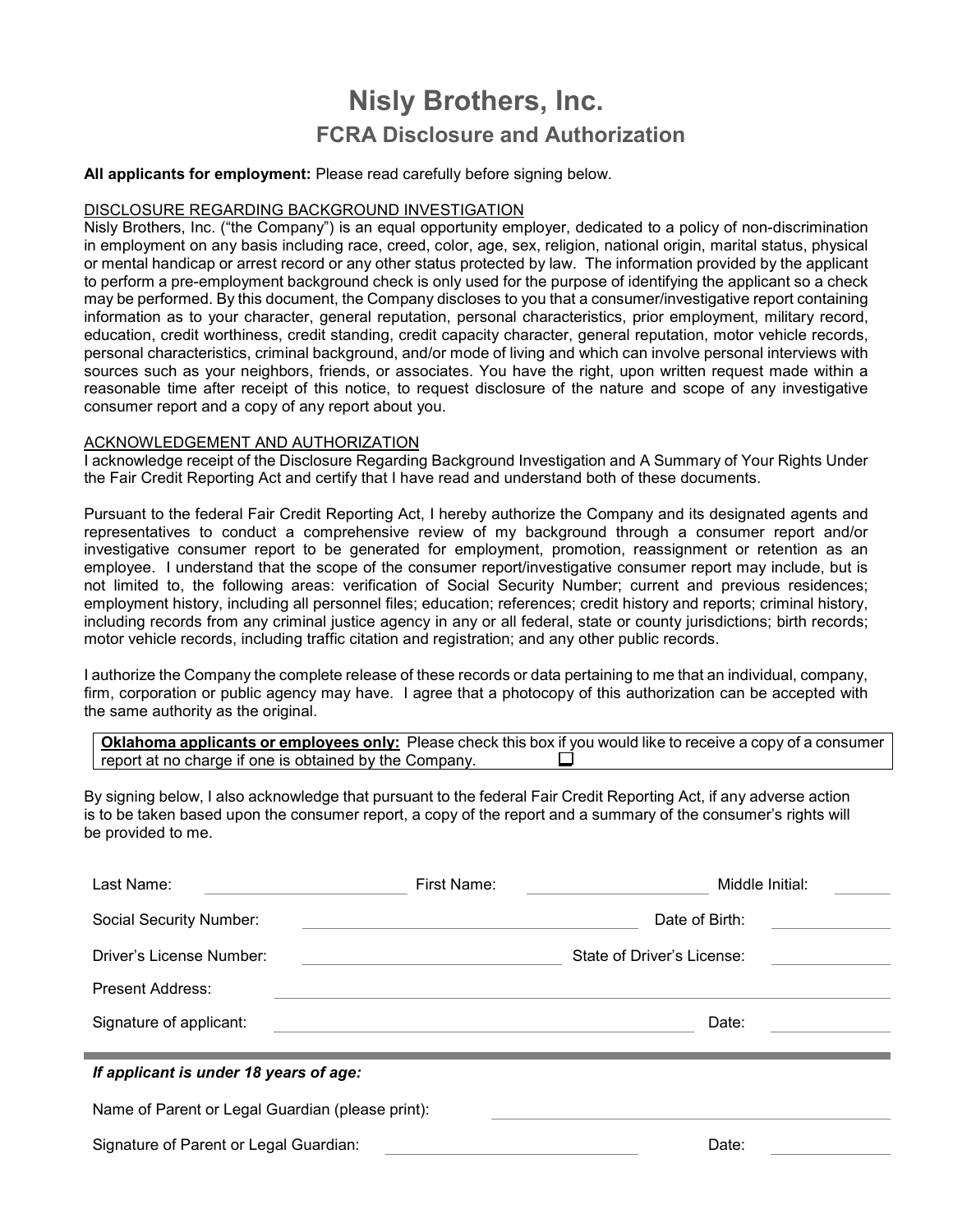### **A Summary of Your Rights Under the Fair Credit Reporting Act**

The federal Fair Credit Reporting Act (FCRA) promotes the accuracy, fairness, and privacy of information in the files of consumer reporting agencies. There are many types of consumer reporting agencies, including credit bureaus and specialty agencies (such as agencies that sell information about check writing histories, medical records, and rental history records). Here is a summary of your major rights under the FCRA. **For more information, including information about additional rights, go to www.consumerfinance.gov/learnmore or write to: Consumer Financial Protection Bureau, 1700 G Street N.W., Washington, DC 20552.** 

- **You must be told if information in your file has been used against you.** Anyone who uses a credit report or another type of consumer report to deny your application for credit, insurance, or employment - or to take another adverse action against you must tell you, and must give you the name, address, and phone number of the agency that provided the information.
- **You have the right to know what is in your file.** You may request and obtain all the information about you in the files of a consumer reporting agency (your "file disclosure"). You will be required to provide proper identification, which may include your Social Security number. In many cases, the disclosure will be free. You are entitled to a free file disclosure if:
	- a person has taken adverse action against you because of information in your credit report;
	- you are the victim of identity theft and place a fraud alert in your file;
	- your file contains inaccurate information as a result of fraud;
	- you are on public assistance;
	- you are unemployed but expect to apply for employment within 60 days.
- In addition, all consumers are entitled to one free disclosure every 12 months upon request from each nationwide credit bureau and from nationwide specialty consumer reporting agencies. See www.consumerfinance.gov/learnmore for additional information.
- **You have the right to ask for a credit score.** Credit scores are numerical summaries of your credit-worthiness based on information from credit bureaus. You may request a credit score from consumer reporting agencies that create scores or distribute scores used in residential real property loans, but you will have to pay for it. In some mortgage transactions, you will receive credit score information for free from the mortgage lender.
- **You have the right to dispute incomplete or inaccurate information.** If you identify information in your file that is incomplete or inaccurate, and report it to the consumer reporting agency, the agency must investigate unless your dispute is frivolous. See www.consumerfinance.gov/learnmore for an explanation of dispute procedures.
- **Consumer reporting agencies must correct or delete inaccurate, incomplete, or unverifiable information.** Inaccurate, incomplete or unverifiable information must be removed or corrected, usually within 30 days. However, a consumer reporting agency may continue to report information it has verified as accurate.
- **Consumer reporting agencies may not report outdated negative information.** In most cases, a consumer reporting agency may not report negative information that is more than seven years old, or bankruptcies that are more than 10 years old.
- **Access to your file is limited.** A consumer reporting agency may provide information about you only to people with a valid need usually to consider an application with a creditor, insurer, employer, landlord, or other business. The FCRA specifies those with a valid need for access.
- **You must give your consent for reports to be provided to employers.** A consumer reporting agency may not give out information about you to your employer, or a potential employer, without your written consent given to the employer. Written consent generally is not required in the trucking industry. For more information, go to www.consumerfinance.gov/learnmore.
- **You may limit "prescreened" offers of credit and insurance you get based on information in your credit report.** Unsolicited "prescreened" offers for credit and insurance must include a toll-free phone number you can call if you choose to remove your name and address from the lists these offers are based on. You may opt-out with the nationwide credit bureaus at 1-888-567-8688.
- The following FCRA right applies with respect to nationwide consumer reporting agencies**:**

**CONSUMERS HAVE THE RIGHT TO OBTAIN A SECURITY FREEZE You have a right to place a "security freeze" on your credit report, which will prohibit a consumer reporting agency from releasing information in your credit report without your express authorization.** The security freeze is designed to prevent credit, loans, and services from being approved in your name without your consent. However, you should be aware that using a security freeze to take control over who gets access to the personal and financial information in your credit report may delay, interfere with, or prohibit the timely approval of any subsequent request or application you make regarding a new loan, credit, mortgage, or any other account involving the extension of credit.

As an alternative to a security freeze, you have the right to place an initial or extended fraud alert on your credit file at no cost. An initial fraud alert is a 1-year alert that is placed on a consumer's credit file. Upon seeing a fraud alert display on a consumer's credit file, a business is required to take steps to verify the consumer's identity before extending new credit. If you are a victim of identity theft, you are entitled to an extended fraud alert, which is a fraud alert lasting 7 years.

A security freeze does not apply to a person or entity, or its affiliates, or collection agencies acting on behalf of the person or entity, with which you have an existing account that requests information in your credit report for the purposes of reviewing or collecting the account. Reviewing the account includes activities related to account maintenance, monitoring, credit line increases, and account upgrades and enhancements.

- **You may seek damages from violators.** If a consumer reporting agency, or, in some cases, a user of consumer reports or a furnisher of information to a consumer reporting agency violates the FCRA, you may be able to sue in state or federal court.
- **Identity theft victims and active duty military personnel have additional rights.** For more information, visit www.consumerfinance.gov/learnmore.